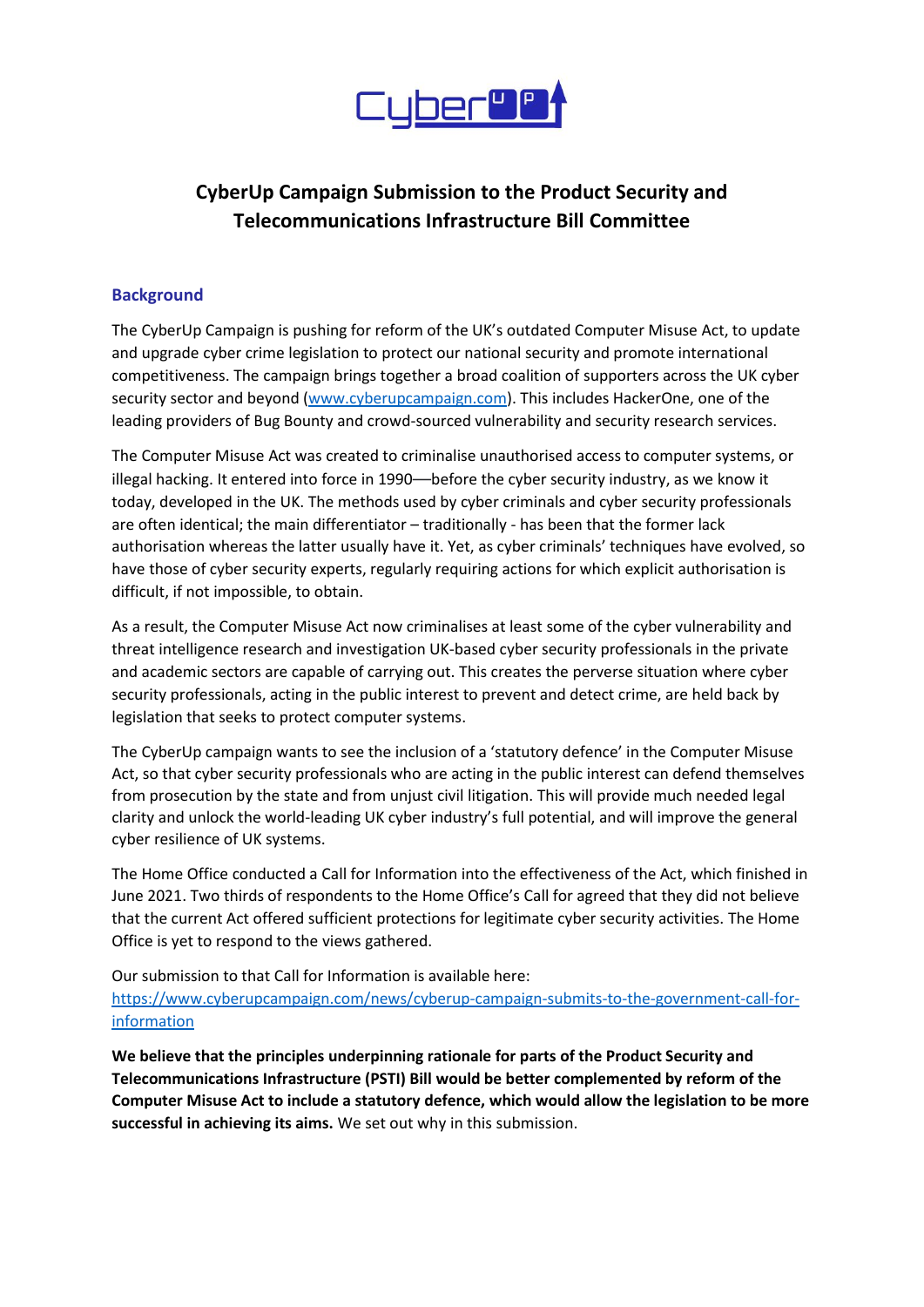

We are not seeking to have the PSTI Bill amended but would be grateful for consideration from Ministers at Report Stage or Third Reading as to the progress of the Computer Misuse Act review and how that policy development process will interact with this legislation.

#### **The need for a cohesive cyber security legislative framework**

As the Committee will be aware, under the regulations that will be introduced following the passage of the Bill, manufacturers of connectable consumer products will be required to provide a public point of contact to report vulnerabilities. The CyberUp Campaign believes this is an important step forward in ensuring that vulnerability disclosures by cyber security researchers are encouraged, leading to improved cyber resilience across systems. Indeed, the Government response to the consultation on these proposals mentioned the importance of legal certainty for security researchers in the context of vulnerability disclosure. The PTSI Bill is a step in the right direction in this regard.

However, the CyberUp Campaign has been clear that, without a statutory defence in the Computer Misuse Act, cyber security researchers can still face spurious legal action for reporting a vulnerability to a company which can decide on a whim to ignore its vulnerability disclosure policy – a practice known as liability dumping. If, as the PSTI Bill and accompanying discussion seems to recognise, encouraging greater vulnerability reporting is an important part of cyber resilience, then the Government should go further to reform the Computer Misuse Act and put in law a basis from which cyber security researchers can defend themselves.

## **Vulnerability Disclosure Policies of public bodies**

Many UK public bodies already have vulnerability disclosure policies that include reference to the term 'good faith' as being necessary when a security researcher is reporting a vulnerability. We conducted a series of Freedom of Information request to ask these public bodies to define good faith.

The results showed clearly that there is, at the very least, a common working definition of good faith security research that, we argue, should provide the basis for updated Computer Misuse Act legislation that increases the certainty of what are legitimate cyber security activities and reduces the ability of entities to engage in the practice of liability dumping.

Please find that research in full here[: https://www.cyberupcampaign.com/news/new-research](https://www.cyberupcampaign.com/news/new-research-public-bodies-are-already-defining-good-faith)[public-bodies-are-already-defining-good-faith](https://www.cyberupcampaign.com/news/new-research-public-bodies-are-already-defining-good-faith)

## **Case Study**

UK-based engineer Rob Dyke – who recently met with MPs in Parliament – has been involved in an ongoing and expensive legal tussle with the Apperta Foundation, a UK-based clinician-led non-profit that promotes open systems and standards for digital health and social care. The dispute stems from a confidential report Dyke made to the Foundation in February 2021 after discovering that two of its public GitHub repositories exposed a wide range of sensitive data, including application source code, usernames, passwords, and API keys.